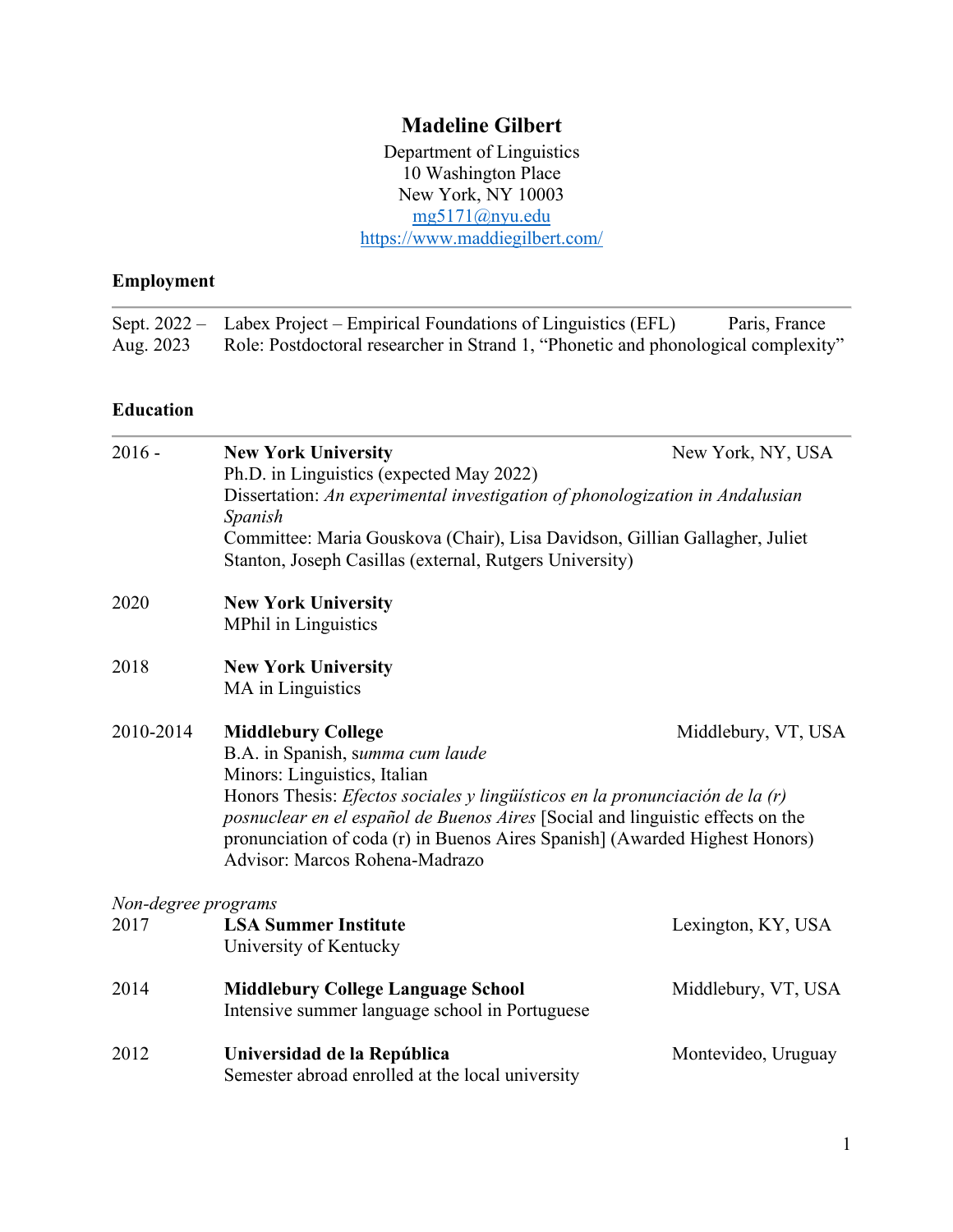# **Publications**

| Peer-reviewed          |                                                                                                                                                                                                                                                                                                                                                                                             |
|------------------------|---------------------------------------------------------------------------------------------------------------------------------------------------------------------------------------------------------------------------------------------------------------------------------------------------------------------------------------------------------------------------------------------|
|                        | Under review Gilbert, M. Testing for underlying representations: Segments and clusters in<br>Sevillian Spanish. NLLT.                                                                                                                                                                                                                                                                       |
| Accepted               | Gilbert, M. Conflicting standards and variability: Spirantization in two<br>varieties of Uruguayan Spanish. Studies in Hispanic and Lusophone Linguistics.                                                                                                                                                                                                                                  |
| 2021                   | Gilbert, M. Acoustic evidence for affix classes: A case study of Brazilian<br>Portuguese. Glossa: A journal of general linguistics 6(1). 1-38.<br>https://doi.org/10.5334/gjgl.1045.                                                                                                                                                                                                        |
| Conference proceedings |                                                                                                                                                                                                                                                                                                                                                                                             |
| $[2022]$               | Gilbert, M & Kate Mooney. "Metathesis is late and fake." In Peter Jurgec, Liisa<br>Duncan, Emily Elfner, Yoonjung Kang, Alexei Kochetov, Brittney K. O'Neill,<br>Avery Ozburn, Keren Rice, Nathan Sanders, Jessamyn Schertz, Nate Shaftoe, and<br>Lisa Sullivan (eds.), Supplemental Proceedings of the 2021 Annual Meeting on<br>Phonology. Washington, DC: Linguistic Society of America. |
| 2021                   | Gilbert, M. "Segments vs. clusters: Postaspiration in Sevillian Spanish." In Ryan<br>Bennett, Richard Bibbs, Mykel Loren Brinkerhoff, Max J. Kaplan, Stephanie Rich,<br>Nicholas van Handel & Maya Wax Cavallaro (eds.), Supplemental Proceedings of<br>the 2020 Annual Meeting on Phonology. Washington, DC: Linguistic Society of<br>America. https://doi.org/10.3765/amp.v9i0.4909       |
| 2017                   | Gilbert, M. & Rohena-Madrazo, M. Revising the Canon: Social and Stylistic<br>Variation of Coda (-r) in Buenos Aires Spanish. In R. Lopes, J. Omelas & S.<br>Cyrino (eds.), Romance Languages and Linguistic theory 12. Selected papers from<br>the 45 <sup>th</sup> Linguistic Symposium on Romance Languages (LSRL), Campinas, Brazil.<br>https://benjamins.com/catalog/rllt.12.           |
| Other                  |                                                                                                                                                                                                                                                                                                                                                                                             |
| 2017                   | Gilbert M. & Lima, A. "Vamos vencer o tráfico:" análise verbo-visual da<br>significação e do tema de uma palavra em uma capa da revista Época. In Revista<br>Bakhtiniana. Revista de Estudos do Discurso 12.1. Online:<br>http://revistas.pucsp.br/index.php/bakhtiniana/article/view/26074.                                                                                                |
| 2014                   | Gilbert, M. La colectividad de las identidades posnacionales. In Portulano Revista<br>de literatura, artes y lengua del Departamento de Español y Portugués 1.3<br>(Middlebury College). Online:<br>https://sites.middlebury.edu/portulano/2014/05/11/identidadesposnacionales/.                                                                                                            |
| 2013                   | Gilbert, M. Las formas pronominales en Costa Rica: ¿Un caso de la variación                                                                                                                                                                                                                                                                                                                 |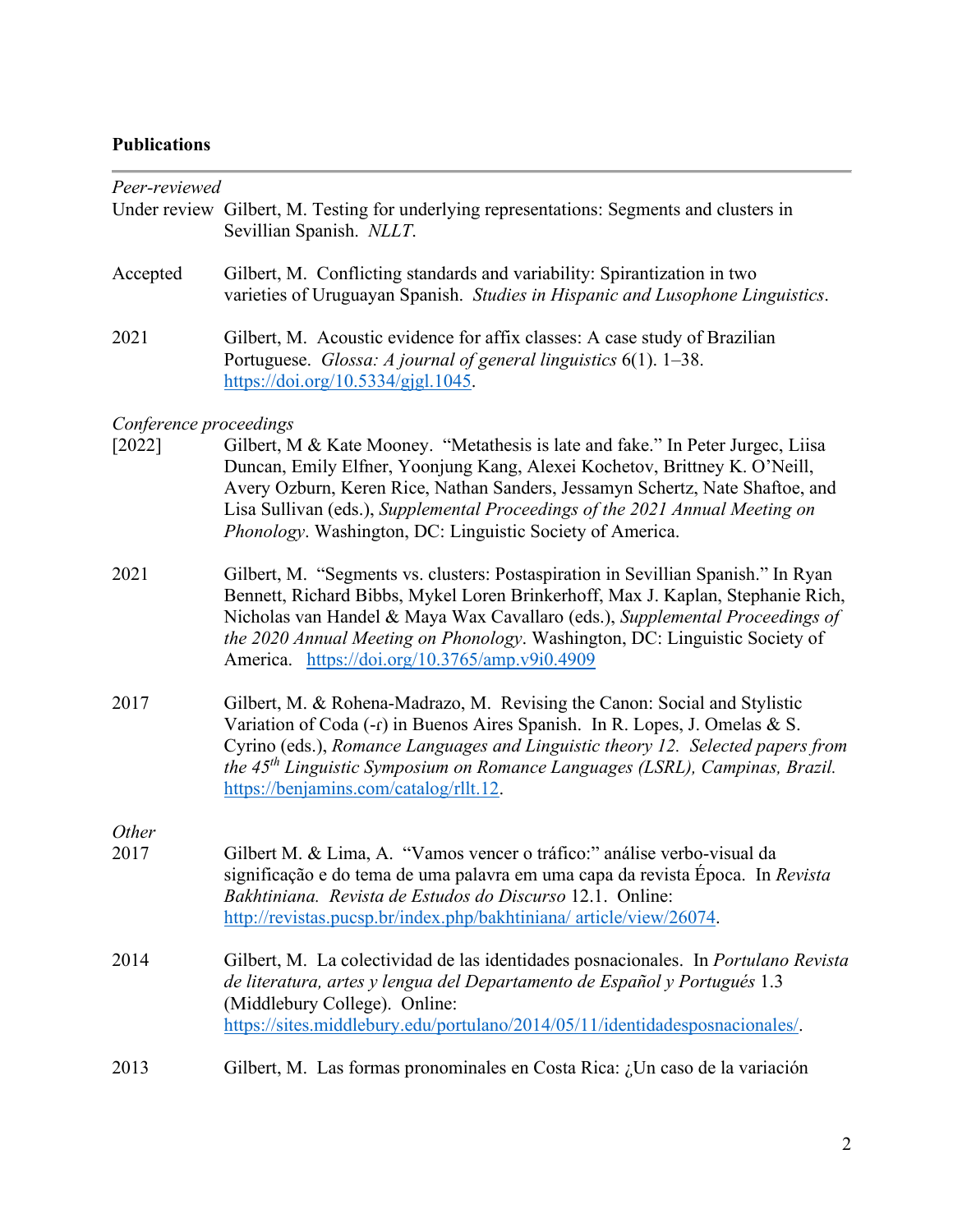libre? In *Portulano Revista de literatura, artes y lengua del Departamento de Español y Portugués* 1.2 (Middlebury College): 30-43. Online: [https://sites.middlebury.edu/portulano/files/2013/04/Portulano-2013.pdf.](https://sites.middlebury.edu/portulano/files/2013/04/Portulano-2013.pdf)

## **Presentations**

| 2022 | Gilbert, M and Kate Mooney. Metathesis is late and fake. Presentation at the LSA<br>Annual Meeting, Washington DC. January 6-9.                                                                                                |
|------|--------------------------------------------------------------------------------------------------------------------------------------------------------------------------------------------------------------------------------|
| 2021 | Gilbert, M. Testing the representational status of Sevillian Stop-H sequences with<br>stress. Presentation at the Hispanic Linguistics Symposium, Wake Forest<br>University (virtual). October 7-9.                            |
| 2021 | Gilbert, M and Kate Mooney. Metathesis is late and fake. Poster at the Annual<br>Meeting on Phonology, University of Toronto (virtual). October 1-3.                                                                           |
| 2021 | Gilbert M. Postaspiration and stress in Sevillian Spanish. Presentation at the $28th$<br>Manchester Phonology Meeting (virtual), May 26-28 2021.                                                                               |
| 2021 | Gilbert, M. The interaction between postaspiration and stress in Sevillian Spanish.<br>Presentation at the Linguistic Symposium on Romance Languages, University of<br>Illinois at Urbana-Champaign (virtual), April 29-May 1. |
| 2021 | Gilbert, M. Postaspiration in Sevillian Spanish: A perception experiment. Poster at<br>the LSA Annual Meeting (virtual), January 7-10.                                                                                         |
| 2020 | Gilbert, M. Postaspiration in Sevillian Spanish: Beyond Voiceless Stops. Poster at<br>the Acoustical Society of America, Acoustics Virtually Everywhere (virtual).<br>December 7-11.                                           |
| 2020 | Gilbert, M. Segments vs. clusters: Postaspiration in Andalusian Spanish. Poster at<br>the Annual Meeting on Phonology, UC Santa Cruz (virtual). September 18-20.                                                               |
| 2020 | Gilbert, M. Stylistically-induced variability: Task effects and multilingualism.<br>Poster at Laboratory Phonology, University of British Columbia/Simon Fraser<br>(virtual). July 6-8.                                        |
| 2019 | Gilbert, M. Contact, variability and repertoires in two varieties of Uruguayan<br>Spanish. Presentation at the Hispanic Linguistics Symposium, University of Texas<br>at El Paso. October 24-26.                               |
| 2019 | Gilbert, M. An acoustic study of stylistic and contact-induced variability in<br>Uruguayan Spanish. Poster at NWAV48, University of Oregon (Eugene). October<br>$10-12.$                                                       |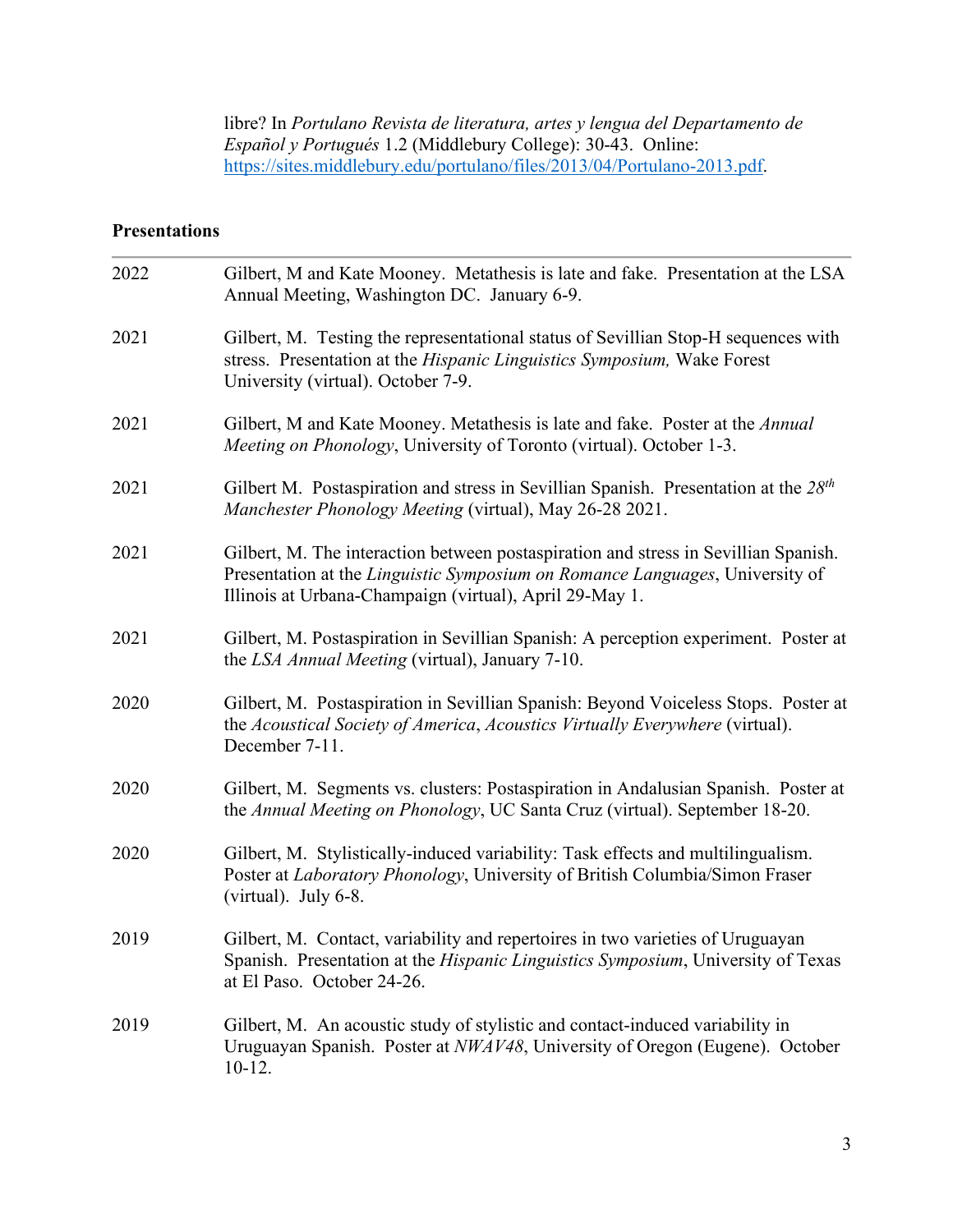| 2018 | Gilbert, M. Stress and Morphological Complexity in Brazilian Portuguese.<br>Presentation at <i>Going Romance</i> , Utrecht Institute of Linguistics. December 11-14.                                                                                  |
|------|-------------------------------------------------------------------------------------------------------------------------------------------------------------------------------------------------------------------------------------------------------|
| 2018 | Gilbert, M. Stress and Morphological Complexity in Brazilian Portuguese. Poster<br>at the Annual Meeting on Phonology, UCSD. October 5-7.                                                                                                             |
| 2018 | Gilbert, M. Effects of morphological complexity on stress in Brazilian Portuguese:<br>A production study. Poster at PhoNE, MIT. March 31.                                                                                                             |
| 2017 | Gilbert, M., Guy, G. & Robinson, M. 'A gente sempre faz': Subject pronoun<br>expression in Brazilian Portuguese. Presentation at NWAV46, University of<br>Wisconsin-Madison.                                                                          |
| 2016 | Gilbert, M. & Rohena-Madrazo, M. Sociolinguistic Stratification of Coda (r) in<br>Buenos Aires Spanish: Hyperarticulation and Deletion. Presentation at the $8th$<br>Workshop on Spanish Sociolinguistics. Universidad de Puerto Rico.                |
| 2015 | Gilbert, M. and Rohena-Madrazo, M. Revising the Canon: Lenition and Deletion<br>of Coda $(-r)$ in Buenos Aires Spanish. Presentation at the 45 <sup>th</sup> Linguistic<br>Symposium on Romance Languages, Universidade Estadual de Campinas, Brazil. |
| 2014 | Gilbert, M. Social and Linguistic Effects on the Pronunciation of (r) in Buenos<br>Aires Spanish. Presentation at the Spring Student Research Symposium.<br>Middlebury College.                                                                       |
| 2013 | Gilbert, M. Pronominal Variation in Costa Rican Spanish. Presentation at the<br>Spring Student Research Symposium. Middlebury College.                                                                                                                |

#### **Teaching**

#### **Courses**

*New York University*

Fall 2019 Elementary Spanish I (Primary course instructor, course taught in Spanish) **Responsibilities**: teaching three course sessions per week, grading, preparing some course materials

#### **Teaching Assistantships**

*New York University*

**Responsibilities**: teaching weekly discussion section, grading, guest lectures, preparing discussion section materials

Spring 2020 Language (Instructor: Gary Thoms)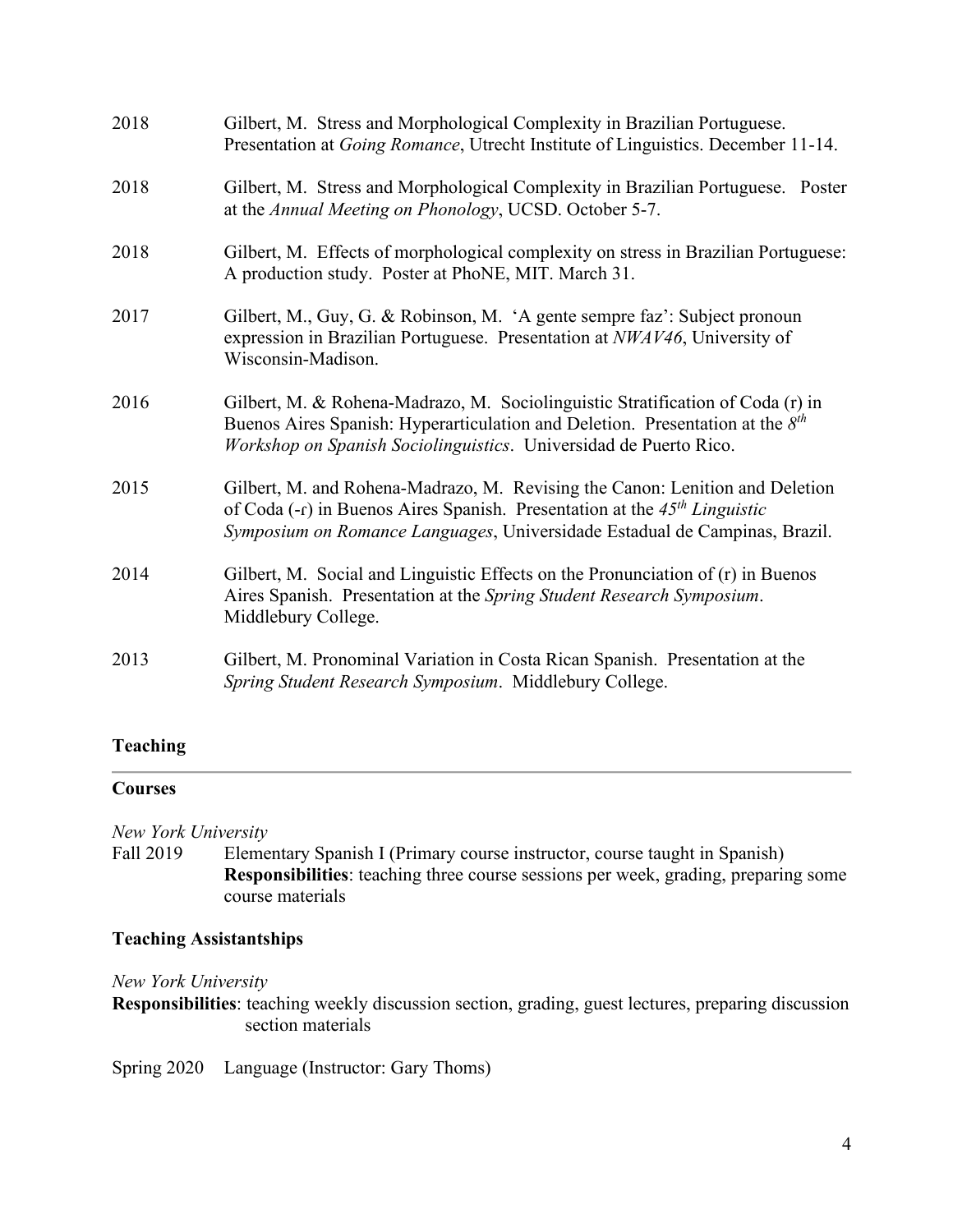|           | Spring 2019 Phonological Analysis (Instructor: Juliet Stanton)                                                                                   |
|-----------|--------------------------------------------------------------------------------------------------------------------------------------------------|
| Fall 2018 | Language and Society (Instructor: Laurel MacKenzie)                                                                                              |
| Fall 2017 | Language in Latin America (Instructor: Gregory Guy)                                                                                              |
| 2015      | Universidade Tecnológica Federal do Paraná (Pato Branco, Brazil)<br>English too shine essistent in heainnen to edysneed lenguese and sulture equ |

2015 English teaching assistant in beginner to advanced language and culture courses **Responsibilities**: leading discussions, preparing language-learning activities, giving cultural presentations, organizing extra-curricular English-language activities

#### **Tutorials**

Fall 2020 An Introduction to PCIbex 5-week mini-course designed and taught with Maxime Tulling (NYU Linguistics)

### **Advising & Mentoring**

*New York University*

| 2018 | Trained and supervised one undergraduate RA in segmenting and annotating |
|------|--------------------------------------------------------------------------|
|      | sociolinguistic interviews (Spanish)                                     |

2017 Trained and supervised four undergraduate research assistants in segmenting and annotating laboratory-collected production data (Brazilian Portuguese)

### **Research Assistantships**

|      | New York University                                                     |
|------|-------------------------------------------------------------------------|
| 2018 | June-August                                                             |
|      | Professor: Juliet Stanton                                               |
|      | <b>Responsibilities:</b> Reference tracking, data coding and checking   |
| 2017 | June-August                                                             |
|      | Professor: Laurel Mackenzie                                             |
|      | Responsibilities: Coding phonological variables from spoken corpus data |

## **Grants & Awards**

| <b>Grants</b><br>2019 | NYU Graduate School of Arts and Science Dean's Student Travel Grant (\$500) |
|-----------------------|-----------------------------------------------------------------------------|
| 2018                  | NYU Graduate School of Arts and Science Dean's Student Travel Grant (\$500) |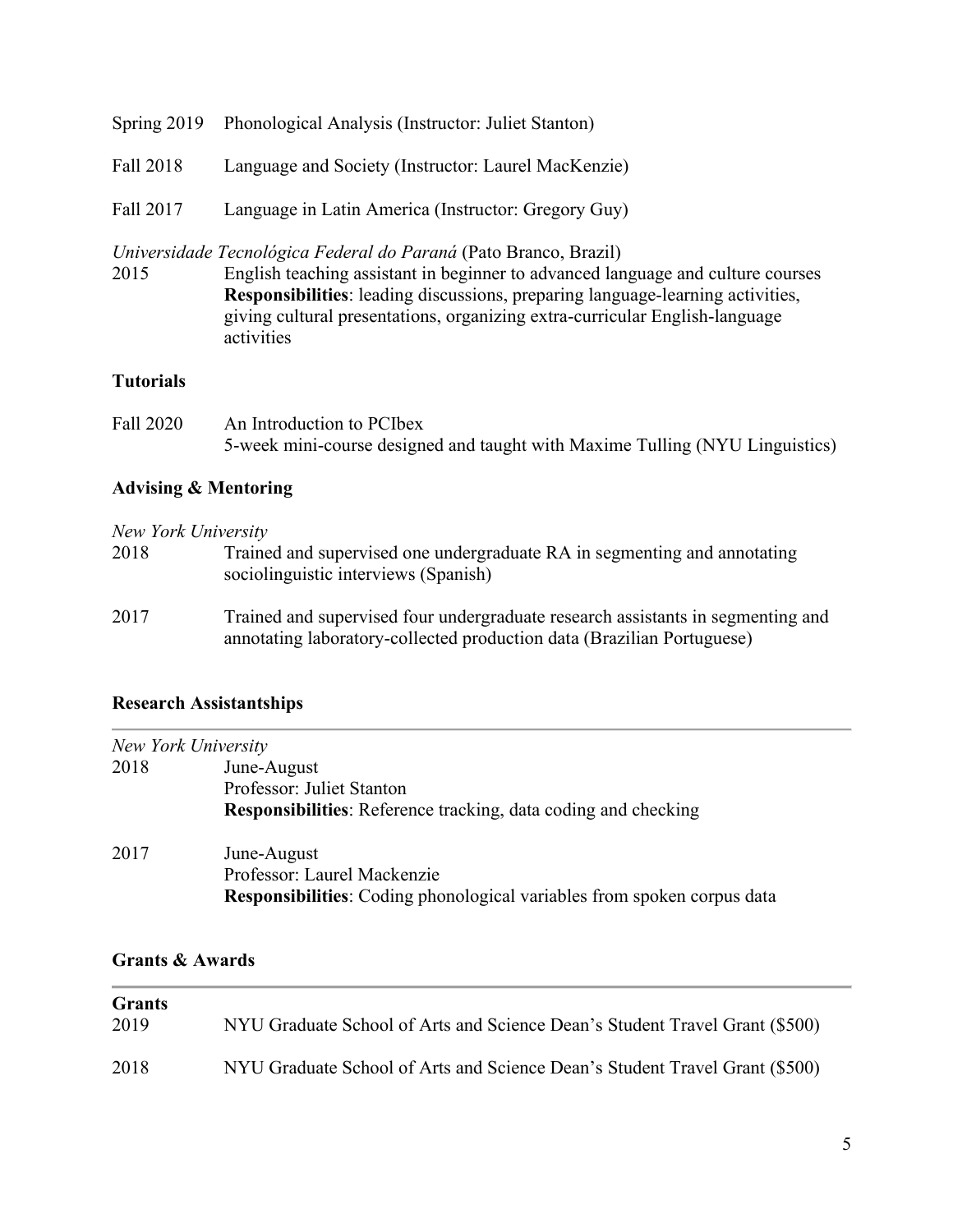| 2018           | Tinker Field Research Grant (NYU Center for Latin American and Caribbean<br>Studies, \$2000)                                             |
|----------------|------------------------------------------------------------------------------------------------------------------------------------------|
| 2016-2021      | NYU MacCracken Doctoral Fellowship                                                                                                       |
| 2015           | <b>Fulbright English Teaching Assistantship</b><br>Universidade Tecnológica Federal do Paraná (Pato Branco, Brazil)                      |
| Awards<br>2014 | Phi Beta Kappa                                                                                                                           |
|                | Samuel Guarnaccia Prize (Middlebury College)<br>Awarded by the Spanish Department to the senior with the best paper in Spanish.          |
|                | John and Irene Mangione Memorial Award in Italian (Middlebury College)<br>Awarded by the Italian Department for outstanding achievement. |
|                | Gamma Kappa Alpha Italian Honor Society (Middlebury College)                                                                             |

#### **Service**

#### **Reviewing** *Journals*

| <i>JOUI IIUIS</i> |                               |
|-------------------|-------------------------------|
| 2021              | Journal of Phonetics          |
| 2020              | Glossa                        |
| 2020              | Language Variation and Change |

#### *Conferences*

| .<br>2017-2019 | SUNY-Yale-NYU-CUNY (SYNC) |
|----------------|---------------------------|
| 2018           | $Tu+4$                    |

# **Conference Planning**

| 2018 | NWAV 47 Organizing Committee                |
|------|---------------------------------------------|
|      | Co-chair of Abstracts and Program Committee |

# **NYU Linguistics Department**

- 2017-2020 Member of NYU Colloquium Committee
- 2017-2020 Organizer of NYU SocioLab Sociolinguistics reading and research group

## **Languages & Technical Skills**

| Languages |         |
|-----------|---------|
| Native    | English |